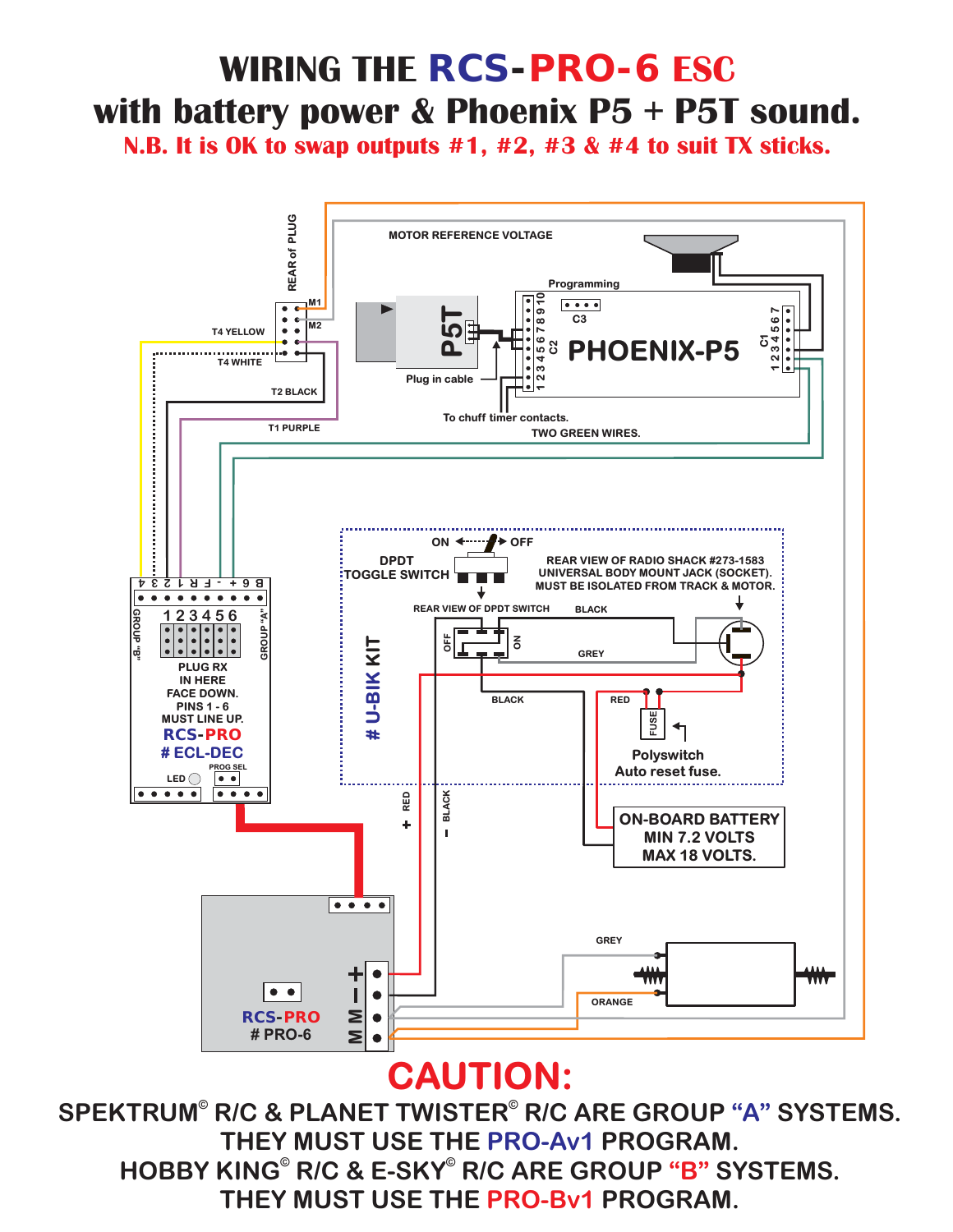### **WIRING THE** *RCS-PRO-6* **ESC with battery power only. Phoenix P5 + P5T sound. How to wire lights.**



#### **CAUTION:**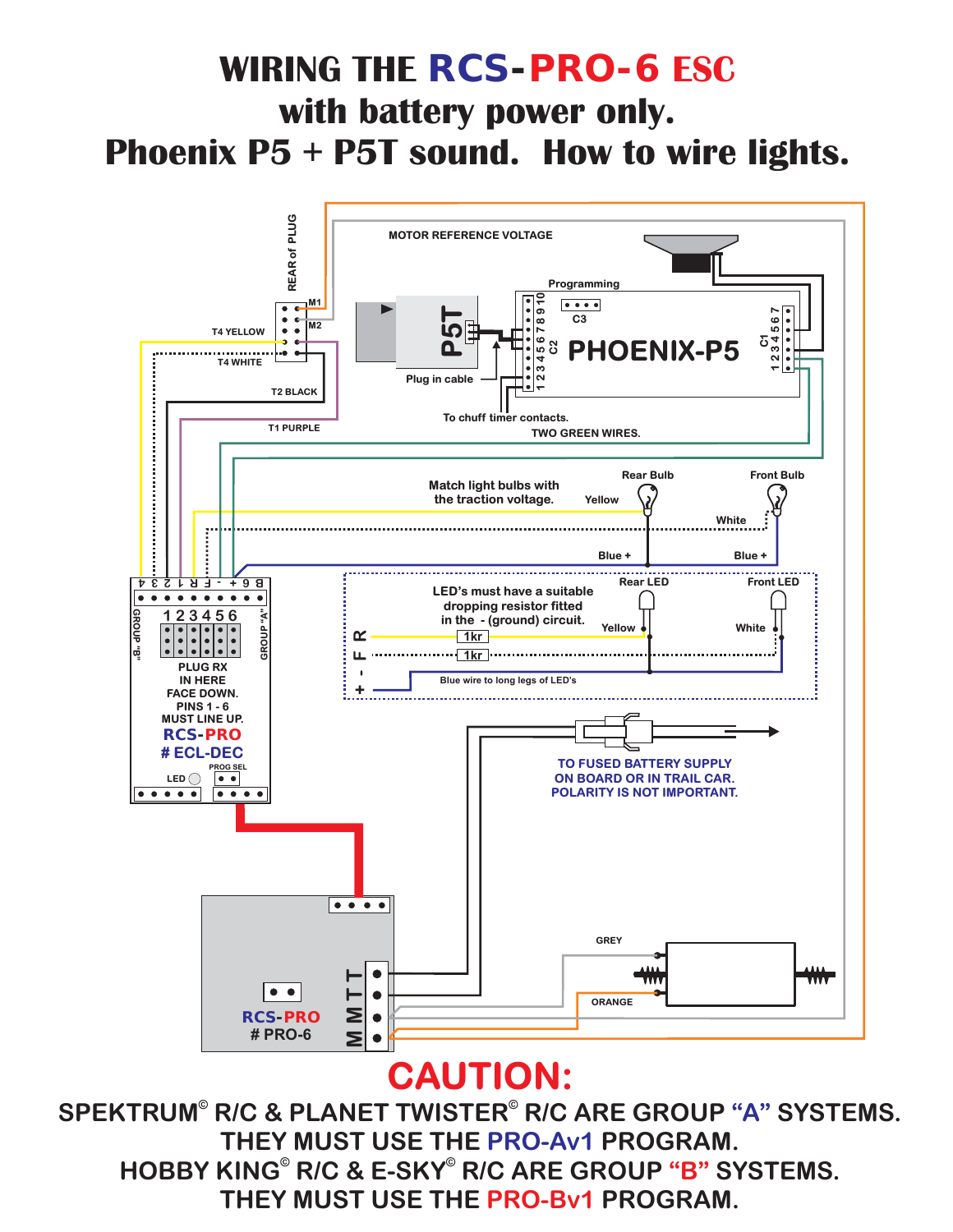### **WIRING THE** *RCS-PRO-6* **ESC using track power AND battery back up. Phoenix P5 + P5T sound**



#### **CAUTION:**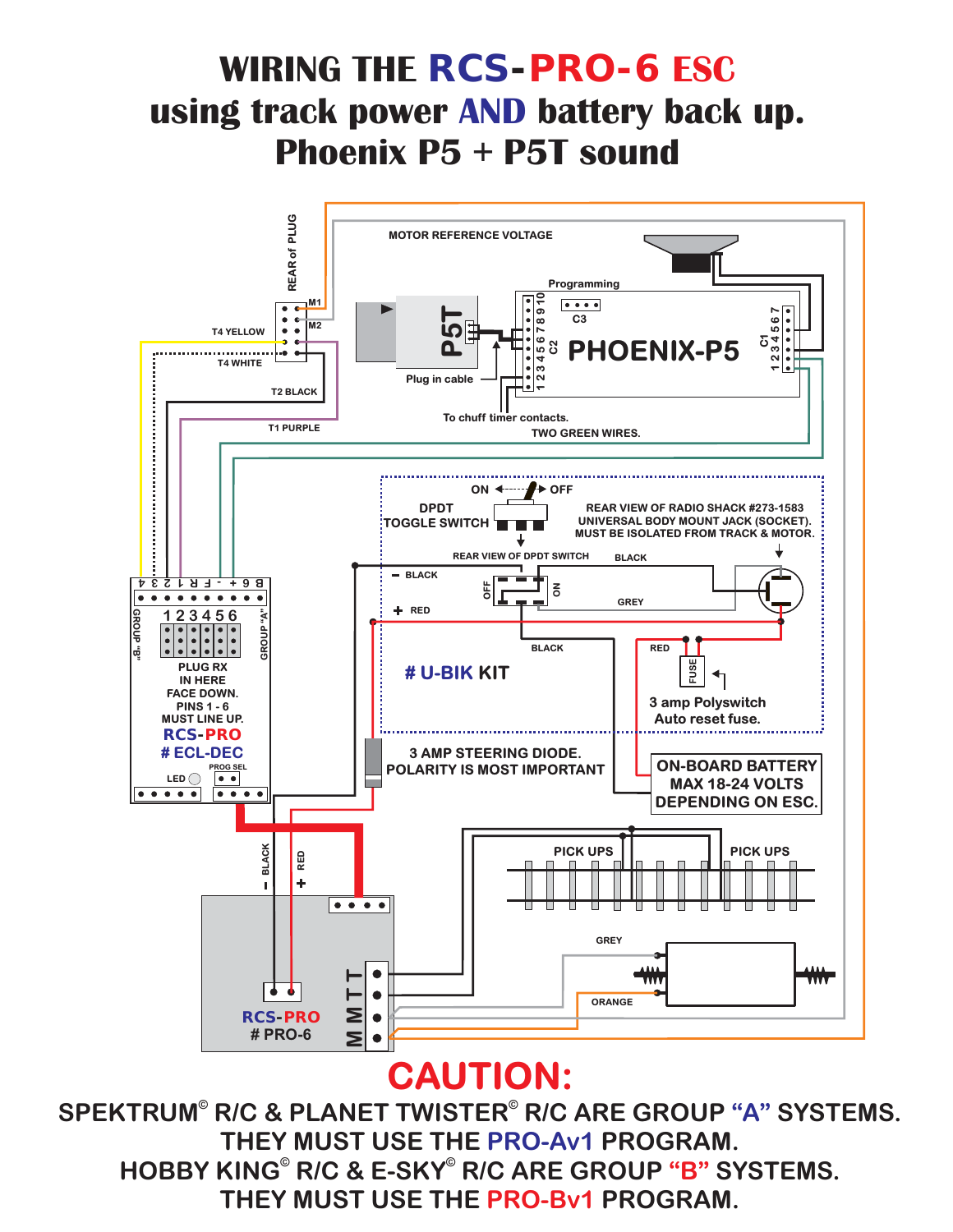$\bullet$ Σ  $\bullet$ **# PRO-6 CAUTION:** SPEKTRUM® R/C & PLANET TWISTER® R/C ARE GROUP "A" SYSTEMS. **THEY MUST USE THE PRO-Av1 PROGRAM.** HOBBY KING<sup>®</sup> R/C & E-SKY<sup>®</sup> R/C ARE GROUP "B" SYSTEMS. **THEY MUST USE THE PRO-Bv1 PROGRAM.** 



### **WIRING THE** *RCS-PRO-6* **ESC using track power OR batteries. Phoenix P5 +P5T sound**